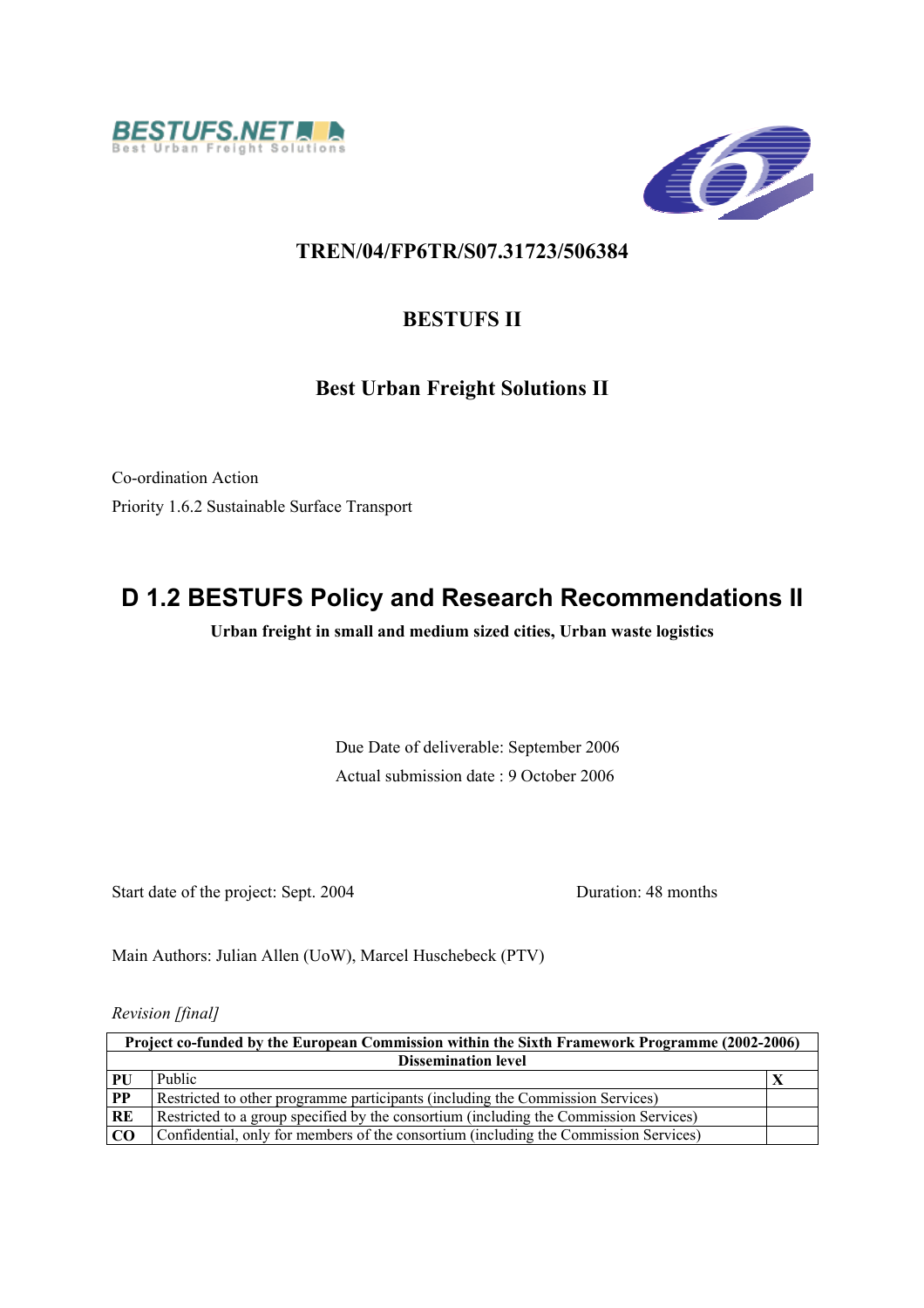

# **Table of content**

| 1            | <b>INTRODUCTION BESTUFS</b>                                       | $\mathbf{2}$            |
|--------------|-------------------------------------------------------------------|-------------------------|
| $\mathbf{2}$ | URBAN FREIGHT IN SMALL AND MEDIUM SIZED CITIES                    | $\mathbf{3}$            |
| 2.1          | <b>Freight Transport in Small and Medium Sized Cities</b>         | $\overline{\mathbf{3}}$ |
| 2.2          | <b>Definition and Research</b>                                    | $\mathbf{3}$            |
| 2.3          | Developments in Small and Medium Sized Cities in Europe           | $\overline{7}$          |
| 2.4          | <b>Freight Transport Issues for Small and Medium Sized Cities</b> | $\overline{7}$          |
| 2.5          | <b>Conclusions</b>                                                | 8                       |
| 2.6          | <b>Recommendations</b>                                            | 9                       |
| 3            | <b>URBAN WASTE LOGISTICS</b>                                      | 12                      |
| 3.1          | Introduction                                                      | 12                      |
| 3.2          | EU waste management policy                                        | 12                      |
| 3.3          | <b>Definition of waste logistics</b>                              | 12                      |
| 3.4          | Approaches to Urban waste logistics                               | 14                      |
| 3.5          | <b>Recommendations</b>                                            | 17                      |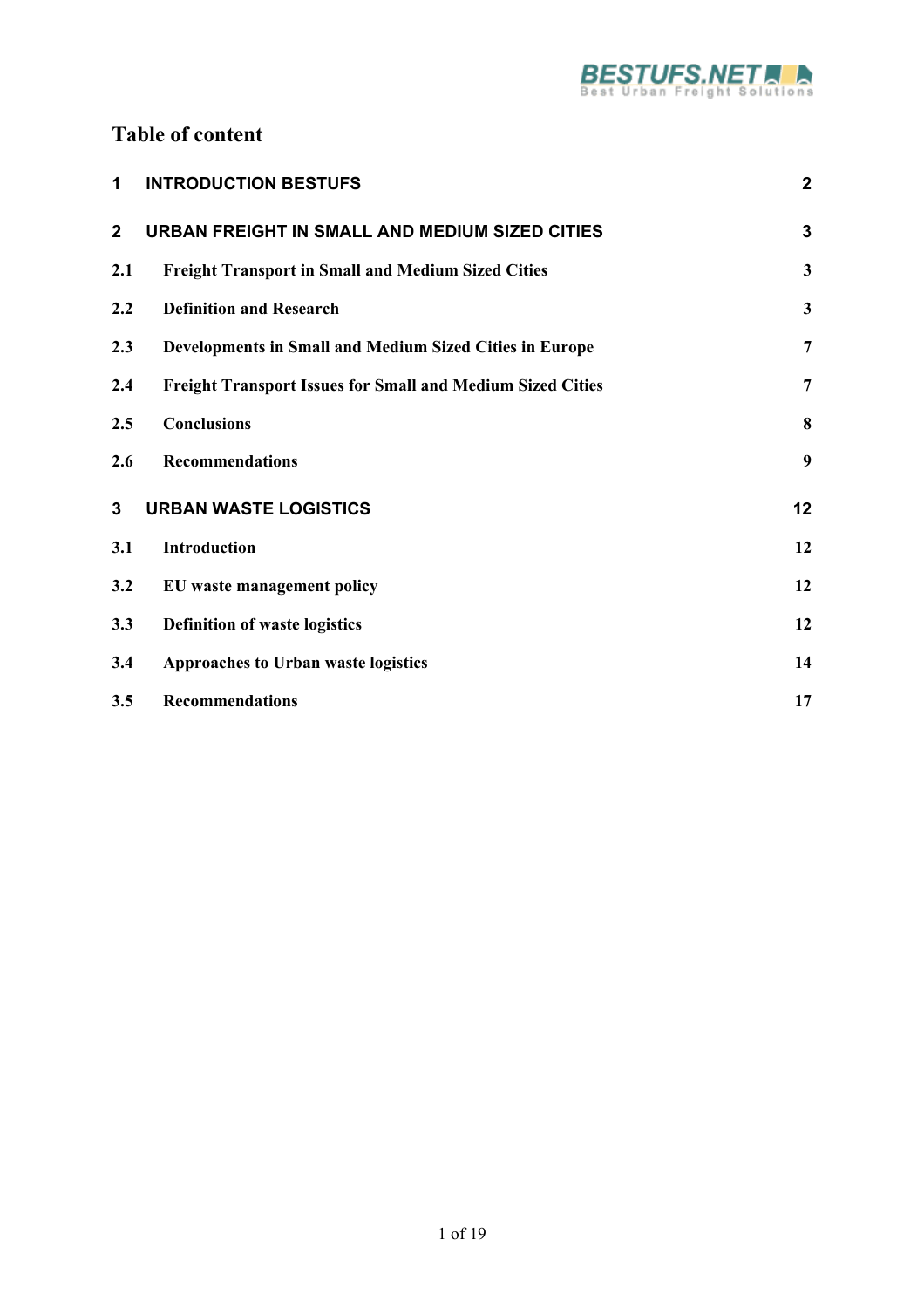

# **1. Introduction BESTUFS**

The EC established the Co-ordination action (CA) on BEST Urban Freight Solutions II (BESTUFS) as the follow up initiative to the Thematic Network (TN) BEST Urban Freight Solutions carried out from the year 2000 to 2003. BESTUFS started in 2004 with a duration of 4 years. BESTUFS aims to maintain and expand an open European network between urban freight experts, user groups/associations, ongoing projects, the relevant European Commission Directorates and representatives of national, regional and local transport administrations and transport operators in order to identify, describe and disseminate best practices, success criteria and bottlenecks of City Logistics solutions. The concept of a Co-ordination Action thereby seeks to obtain the co-operation of experts and projects with already existing or just emerging experiences and expertise, and the collection and raw analysis of existing project results from national and European projects - rather than starting new research activities.

To reach the above objective, the results of national, European and international projects and investigations about the urban transportation of goods are considered, and the expertise and knowledge of the different stakeholders in urban goods transportation is obtained. The main sources for this deliverable focus on the expertise and knowledge of CA participants by collecting and working up the views and contributions of the different individuals or groups in the BESTUFS workshops and from the material collections in work package 2 (Best Practice).

For the duration of the BESTUFS Co-ordination Action recommendations will be described each year as a public deliverable.

### **Thematic focus**

The thematic workshops organised in BESTUFS in year 2 focused on the following themes

- "Freight logistics in small and medium sized cities: Approaches, solutions and success factors" (addressed in a workshop on 29/30 September 2005 in Kaposvar, Hungary).
- "Urban waste logistics" (addressed in a workshop on 9/10 March 2006 in Zurich, Switzerland including a site visit of waste installations of the ERZ – the Zurich waste management company).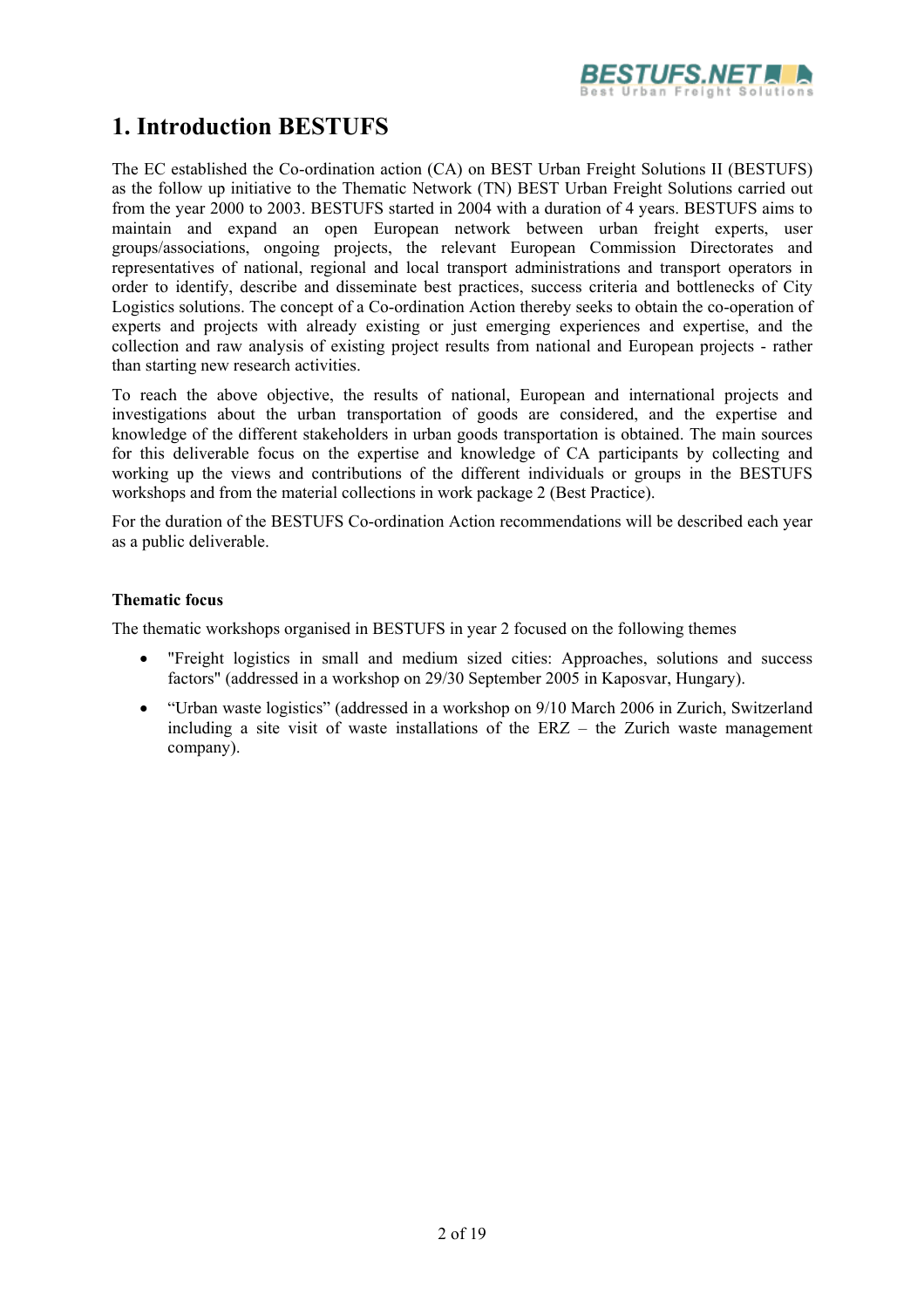

# **2. Urban freight in small and medium sized cities**

# **2.1 Introduction**

A workshop entitled "Freight logistics in small and medium sized cities: approaches, solutions and success factors" took place in Kaposvar, Hungary on 29-30 September 2005. This subject had not been previously addressed in BESTUFS workshops or in the rest of the BESTUFS thematic network. Main reasons to organise such a workshop were that there has been little previous consideration of freight transport and logistics issues and potential solutions in small and medium sized cities in Europe.

Nine presentations about freight transport in small and medium sized cities were made at the workshop, together with a roundtable discussion on the issues and possible initiatives. The workshop was attended by 45 participants from across Europe.

# **2.2 Definition and Research**

- 1. There is a lack of a clear definition of what is meant by the terms "small and medium sized cities" and "urban".
- 2. What is thought of as a small or medium sized city in one country may not be viewed in this way in another country.
- 3. In this report the term "small and medium sized cities" refers to all urban areas in European countries except large cities. This therefore extends from small urban settlements with a population of a few thousand people up to urban areas with tens of thousands or hundreds of thousands of inhabitants.

### **Definition – Urban Areas**

Before considering small and medium sized cities, it is necessary to consider what is meant by "urban" as opposed to "rural". As noted in the ESPON programme "Small and Medium-sized Towns (SMESTO)" report (discussed below), a number of different approaches to defining "urban" currently –co-exist, often within each country. As this reports notes the various definitions of what is meant by "urban" depend on "the nature and history of its urban population, as well as its political and administrative structures for land-use control". The SMESTO report (2005) summarises that definitions of "urban" used in European countries can be grouped into three categories:

- 1. The "administrative approach" defines urban area based on the legal or administrative status of municipalities. This definition can be based on population size, governmental decisions, or historical developments. This approach corresponds to the city as instrument used by the state to structure, organise and control a country.
- 2. The "morphological approach", defines urban areas based on the extent and/or continuity of the built-up area, the number of inhabitants, proportion of the municipal area covered by urban settlements. This approach corresponds to the city or town as a physical or architectural object.
- 3. The "functional approach" defines urban area based on interactions between a core area, which may be defined according to morphological criteria, and the surrounding territories. Daily commuting flows are the central parameter in this respect, as they reflect the existence of a common labour market. This approach corresponds to the city as an economic and social entity.

These three approaches are complementary, describing the multiple facets of what can be meant by urban. Often one or more of the approaches to defining "urban areas" are applied in each European country.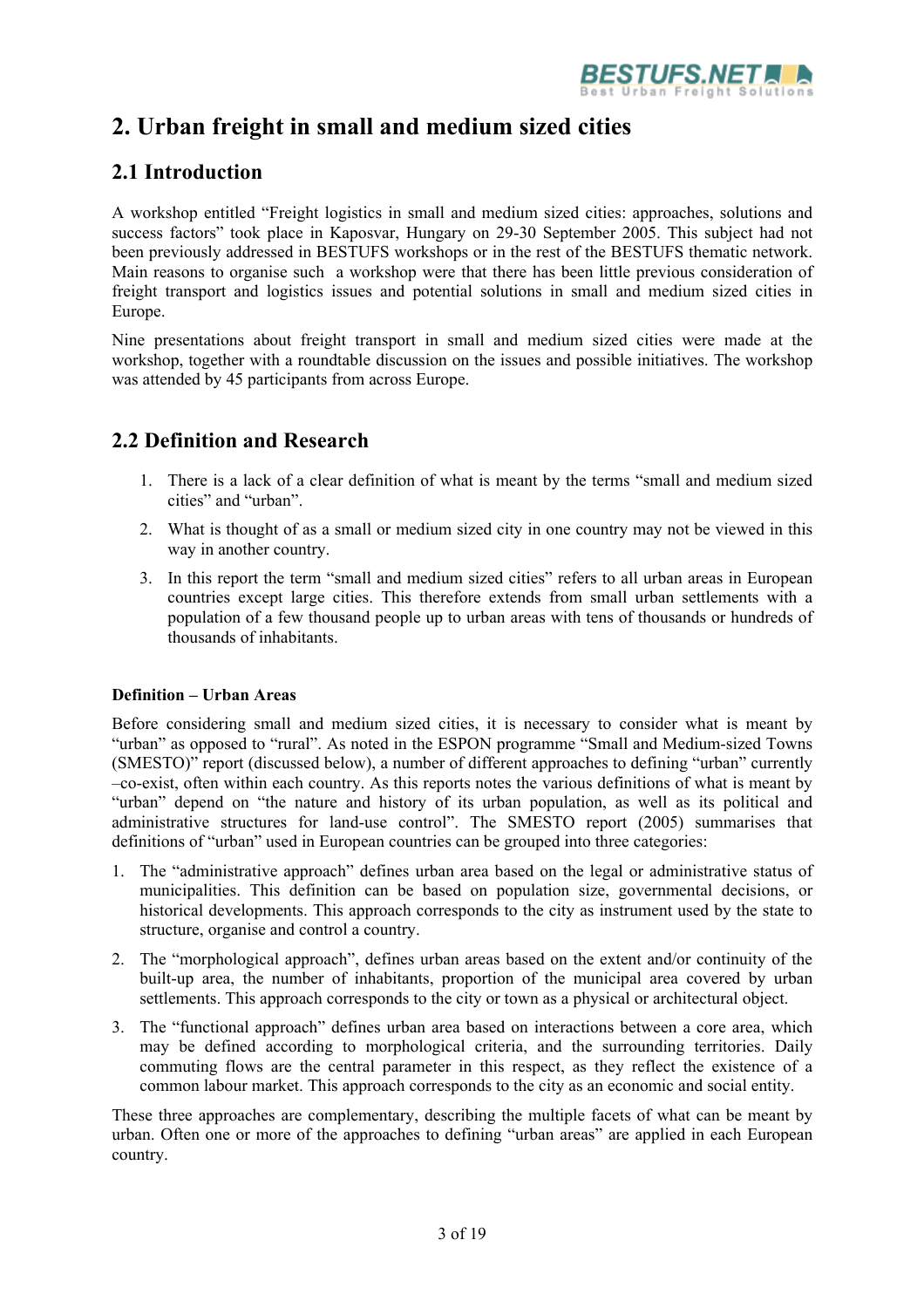

Examples provided in the SMESTO report shows that definitions of "urban" based on population size can range from 2,000 inhabitants in the Czech Republic to 10,000 inhabitants in Switzerland, Italy and Spain.

Some countries that do not have a formal definition of urban areas, such as Germany or Poland, use density of population as an indicator when delimiting the extent of urban areas. For instance, in the German case, NUTS 3 regions with a population density of more than 150 inh/km2 are considered urban. In Poland, the density of population is used as a qualitative parameter, i.e. it is taken into consideration but without any formal quantitative threshold. In the Netherlands, the Statistical Office has defined 5 possible degrees of urbanisation (based on addresses per square kilometre):

- Extremely urbanised: 2,500 addresses or more
- Strongly urbanised: 1,500 to 2,500
- Moderately urbanised: 1,000 to 1,500
- Hardly urbanised: 500 to 1,000
- Not urbanised: fewer than 500

In terms of functional definitions of "urban", these also differ between European countries. For example the Table below shows some definitions of "urban core" used in different countries.

| Country         | Name                                     | Definition of the urban core                                                                                                                                                                     |
|-----------------|------------------------------------------|--------------------------------------------------------------------------------------------------------------------------------------------------------------------------------------------------|
| France          | Pôle urbain                              | Urban area with at least 5,000 jobs and not belonging to any<br>other agglomeration                                                                                                              |
| Belgium         | Ville centrale                           | Statistical divisions of the territory with a density of population<br>over 50 inh per hectare and three other parameters linked to<br>the share of housing in the city centres.                 |
| Switzerland     | Commune-noyau                            | Municipality (or group of municipalities) with at least 2,000<br>jobs, and the ratio of the number of persons working in the<br>municipality to the number of active persons is higher than 0.85 |
| Austria         | X                                        | Municipality with a minimum of 10,000 inhabitants, at least<br>5,000 local employees (not working in agriculture)                                                                                |
| United Kingdom  | Metropolitan<br>Economic Labour<br>Areas | At least one municipality with a minimum of $20,000$ jobs +<br>adjacent municipalities with a job density of 1235 jobs/km <sup>2</sup>                                                           |
| The Netherlands | X                                        | Not defined                                                                                                                                                                                      |

Source: Österreichisches Institut für Raumplanung, 2005

The Table below (taken from the SMESTO report) shows the synthesis of the different notions that are used to define "urban" in some European Union countries, plus Switzerland and Norway. It reflects the multiple potential definitions of urban areas that currently exist both within and between countries.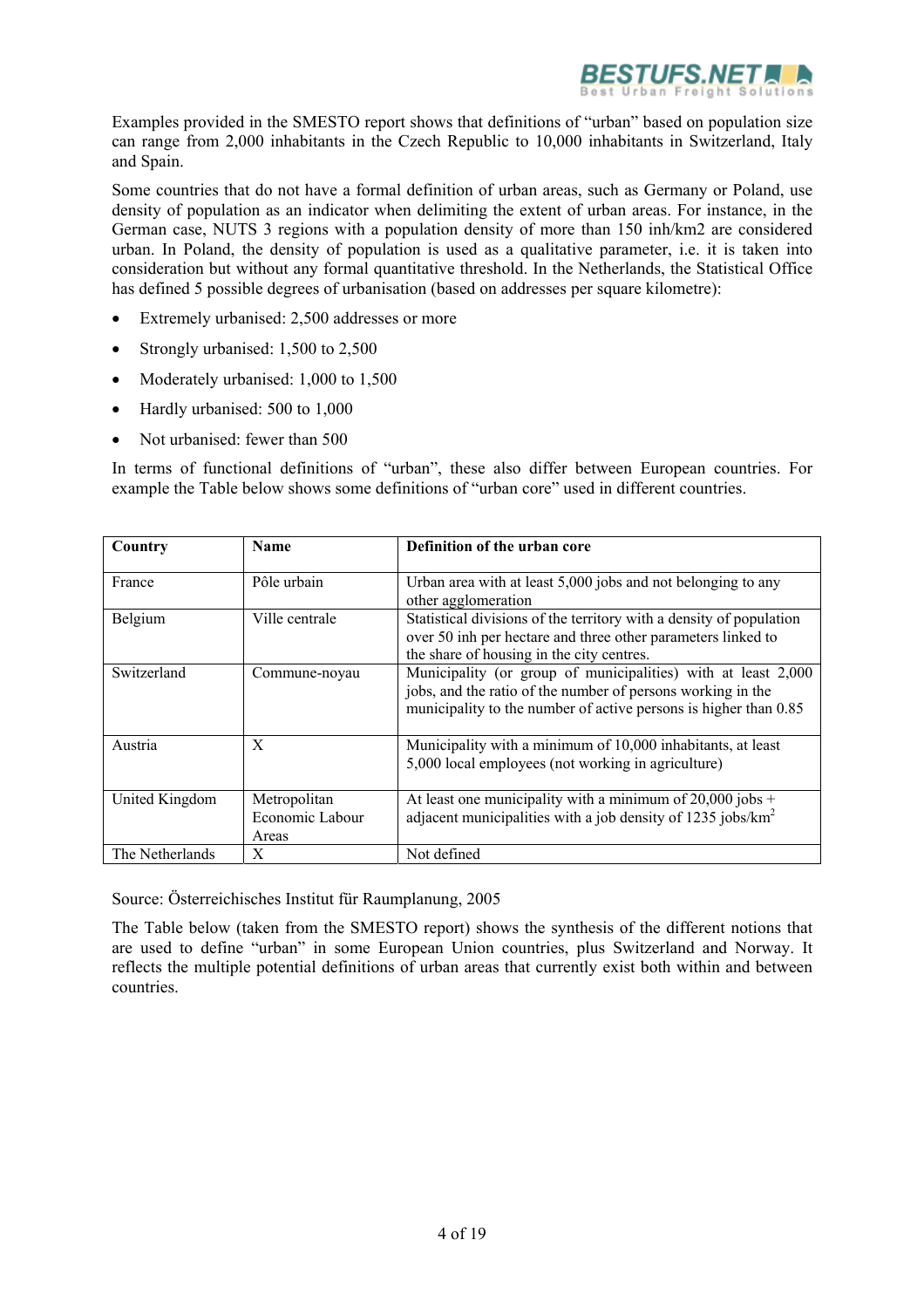

**Synthesis of morphological, functional and administrative approaches to the definition of "urban areas" in Europe**

| <b>Countries</b>                                              | Morphological approach         |         | <b>Functional approach</b> |                                  | Administrative approach                                    |                                          |
|---------------------------------------------------------------|--------------------------------|---------|----------------------------|----------------------------------|------------------------------------------------------------|------------------------------------------|
| <b>E: Existing</b><br>definition<br>N: No definition<br>found | Continuous<br>built-up<br>area | Density | Urban<br><b>Regions</b>    | Labour<br><b>Market</b><br>Areas | Size of<br>munici-<br>pality as a<br>basis for<br>the town | Town by<br>govern-<br>mental<br>decision |
| France                                                        | E                              | N       | E                          | E                                | N                                                          | N                                        |
| Sweden                                                        | E                              | N       | N                          | Ε                                | N                                                          | N                                        |
| Germany                                                       | Ν                              | Е       | N                          | N                                | E                                                          | E                                        |
| Austria                                                       | E                              | N       | E                          | N                                | E                                                          | Е                                        |
| Finland                                                       | E                              | N       | N                          | E                                | N                                                          | N                                        |
| Norway                                                        | E                              | N       | N                          | E                                | N                                                          | N                                        |
| Italy                                                         | N                              | N       | E                          | Ε                                | E                                                          | E                                        |
| Spain                                                         | E                              | N       | E                          | N                                | E                                                          | N                                        |
| Poland                                                        | E                              | Е       | E                          | N                                | E                                                          | E                                        |
| Hungary                                                       | N                              | N       | E                          | N                                | E                                                          | E                                        |
| United Kingdom                                                | E                              | N       | E                          | N                                | N                                                          | N                                        |
| Ireland                                                       | E                              | N       | E                          | N                                | N                                                          | N                                        |
| The Netherlands                                               | N                              | Ε       | E                          | N                                | N                                                          | N                                        |
| Greece                                                        | E                              | N       | N                          | N                                | N                                                          | N                                        |
| Czech Republic                                                | N                              | N       | Ν                          | N                                | E                                                          | N                                        |
| Belgium                                                       | E                              | N       | E                          | N                                | N                                                          | N                                        |

Source: Österreichisches Institut für Raumplanung, 2005

### **Definition - Small and Medium Sized Cities**

In BESTUFS we have referred to urban areas other than large cities as "small and medium sized cities". Terminology used to refer to urban areas that are smaller in size than large cities differs between projects and networks. For instance, the work by Österreichisches Institut für Raumplanung for the ESPON programme refers to "small and medium-sized towns (SMESTO)", the Europolis refers to "medium-sized cities" (with populations of 50,000 to 350,000 inhabitants), while the Eurotowns Network (previously named the "Medium Sized Cities Network") refers to "towns and cities with populations between 50,000 and 250,000".

Small and medium sized towns and cities do not have formal, precise definitions in most European countries. In the countries in which such a definition does exist it is usually based on the number of inhabitants in the urban area. The Figure below shows quantitative definitions of small and medium sized towns in terms of population size in countries that have such definitions. Some of the ranges shown in the Figure are official while others are unofficial but commonly used. The Figure indicates the wide variation in quantitative definitions of small and medium sized towns in European countries. As noted in the SMESTO report, "quantitative understanding of the small and medium-sized towns is very dependent upon the national urban systems. It is therefore not possible to use the national criteria of size in order to compare SMESTO of Europe. Indeed, a large town in France (more than 50,000 inhabitants) is considered a medium-sized town in Spain or Poland".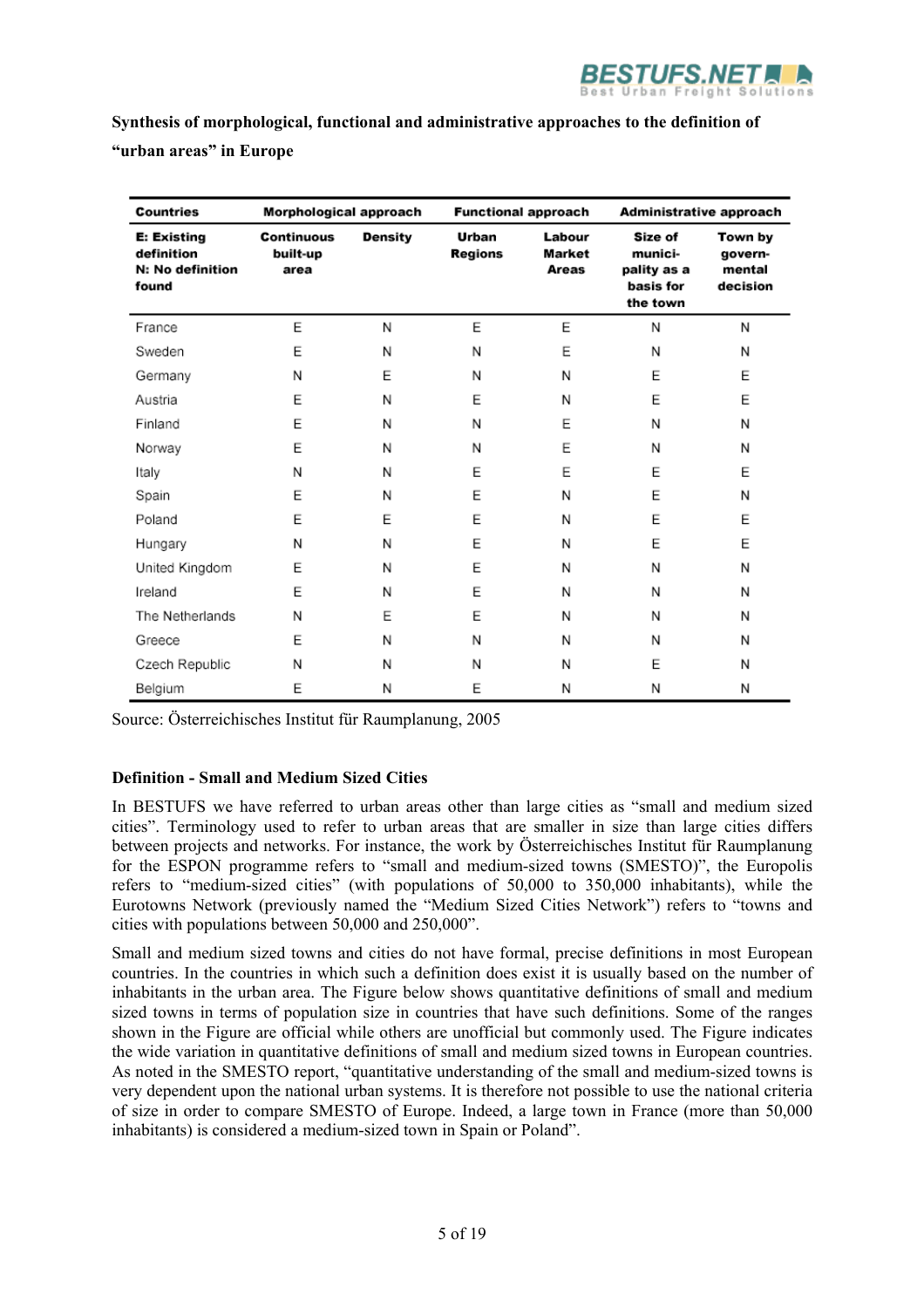



### **Population size ranges for small and medium sized towns**

Source: Österreichisches Institut für Raumplanung, 2005 (based on a survey of national experts in the project)

### **Small and Medium Sized Cities – Research and Networks**

There are a few existing networks and research projects into small and medium sized cities in Europe. These are summarised below.

Europolis is a European Commission-funded project that focuses on the role of medium-sized cities in the wider European spatial development. The project includes 14 medium-sized cities from Belgium, Germany, England and France, as well as national and regional regulatory authorities. Partner cities have a population of between 50,000 and 300,0000 inhabitants. The project is based on urban actions carried out jointly by all the partners in the cities on local projects aimed at controlling urban growth. The objective is to work together on specific projects in order to devise, test, share and spread across Europe new sustainable urban development practices. Further details of the project are available at: http://www.europolis.equipement.gouv.fr/

The European Spatial Planning Observation Network (ESPON) was established to support policy development and to build a European scientific community in the field of spatial development. The main aim is to increase the general body of knowledge about spatial structures, trends and policy impacts in an enlarged European Union. A project into "Small and Medium-sized Towns (SMESTO)" has been led by Österreichisches Institut für Raumplanung (ÖIR – the Austrian Institute for Regional Studies and Spatial Planning) as part of the ESPON research programme. This study has the aim of improving knowledge about the role of small and medium sized towns (SMESTOs) in spatial development in European countries as well as analysing the strengths and weaknesses of small and medium sized towns. Further details of the project are available at:

http://www.espon.eu/mmp/online/website/content/projects/261/410/index\_EN.html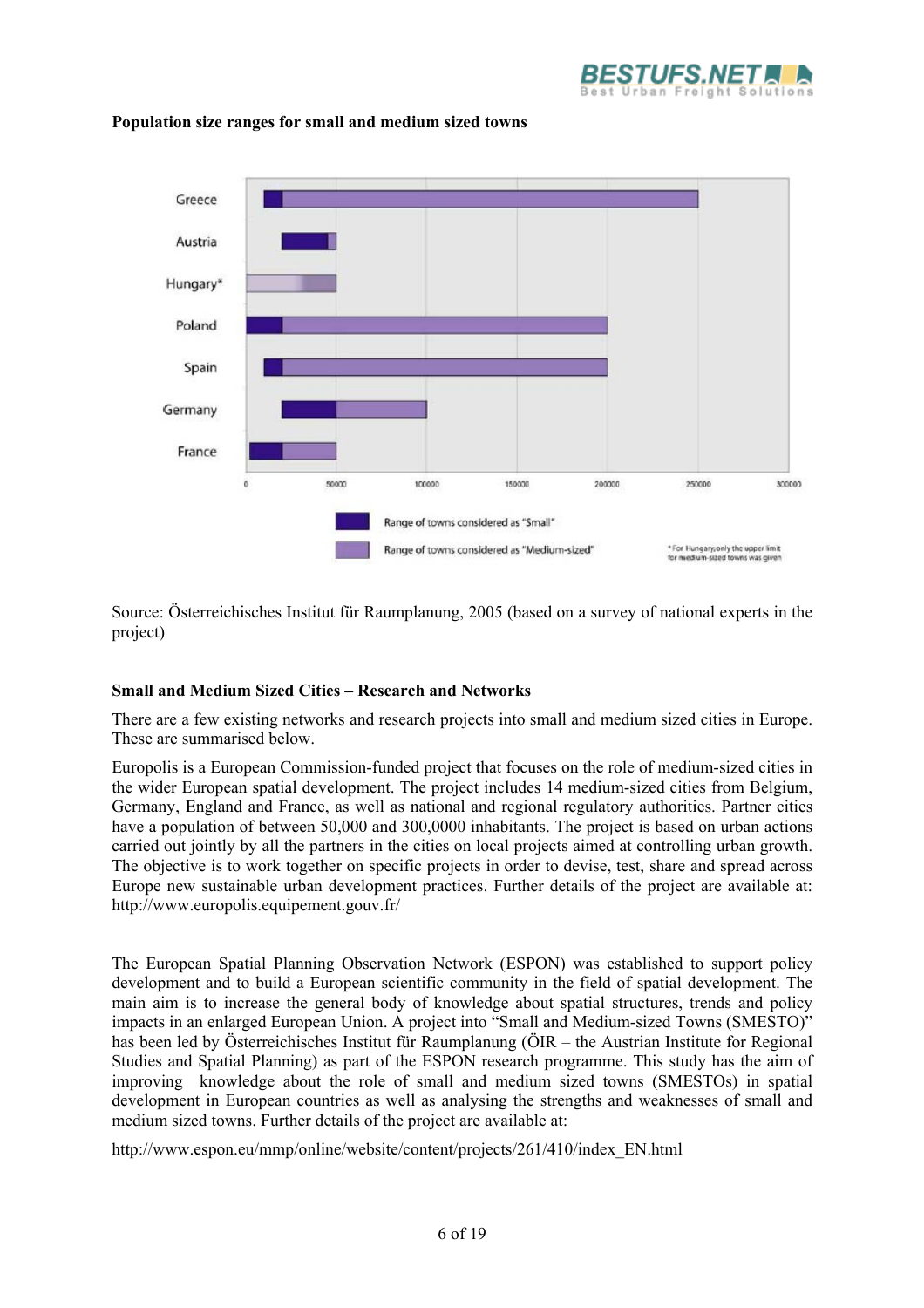

Eurotowns was established in 1991 as the Medium Sized Cities Network. It is developing into a Europe-wide network for towns and cities with populations between 50,000 and 250,000 as towns and cities of this size play a significant part in the economic and social life of Europe. There are currently 21 towns and cities with membership of Eurotowns. The Eurotowns network aims to ensure that the needs of such towns are reflected in the development of European legislation. The aims and objectives of the Eurotowns Network are:

- To establish a distinctive policy agenda for Europeans medium sized cities
- To create a forum for partnership working and collaboration
- To organise a programme of lobbying, PR and opinion forming
- To assist members to access funds for projects and research
- To establish strong links with the European Commission, MEPs, the Committee of the Regions and other appropriate networks
- To organise a programme of research and development

The Eurotowns Network has created a policy goal of "Providing effective, efficient and sustainable mobility". The aim of the Eurotowns Mobility Task Team (EMTT) is to create a task team to help overcome barriers to sustainable urban transport issues, share visions and learn from other cities' experiences in the field of sustainable mobility, in accordance with the Eurotowns Network aims and objectives. It allows officers to learn about specific transport concepts and their policy and implementation implications. Further information is available at: http://www.eurotowns.org/

# **2.3 Developments in Small and Medium Sized Cities in Europe**

Much focus of economic growth, development and research work has taken place in relation to large cities in recent decades. The trend towards globalisation has resulted in the importance of these urban areas becoming ever-greater.

Meanwhile, over recent decades, the economic importance of many small and medium sized cities has diminished, especially as the manufacturing and agricultural base and employment levels of many (especially western) European countries have declined as a result of international competition. This has resulted in some small and medium sized cities losing some of their economic roles and vitality over time, and the areas becoming subject to urban decline, and reductions in population.

However, as well as facing such economic difficulties, small and medium sized cities also offer opportunities and alternatives to larger cities. They can be viewed as offering a better quality of life and environment than larger cities. Therefore, while small and medium sized cities may seem relatively unimportant at a European or national level they are still of great importance in regional and local economics and society, and offer important opportunities for future sustainable development. They typically have relatively compact layouts and shorter journey distances than larger cities, and have a rich and diverse cultural and architectural heritage. This offers potential for future growth in commerce, leisure and tourism. Small and medium sized cities also have an important role to play as intermediate points between larger cities and rural areas.

It is important to note that the research focus on large cities has resulted in a lack of recent research into small and medium sized towns and cities which makes it difficult to summarise the current economic and social status of these urban areas, and their future prospects.

## **2.4 Freight Transport Issues for Small and Medium Sized Cities**

There are several specific issues faced by small and medium sized towns and cities in relation to freight transport: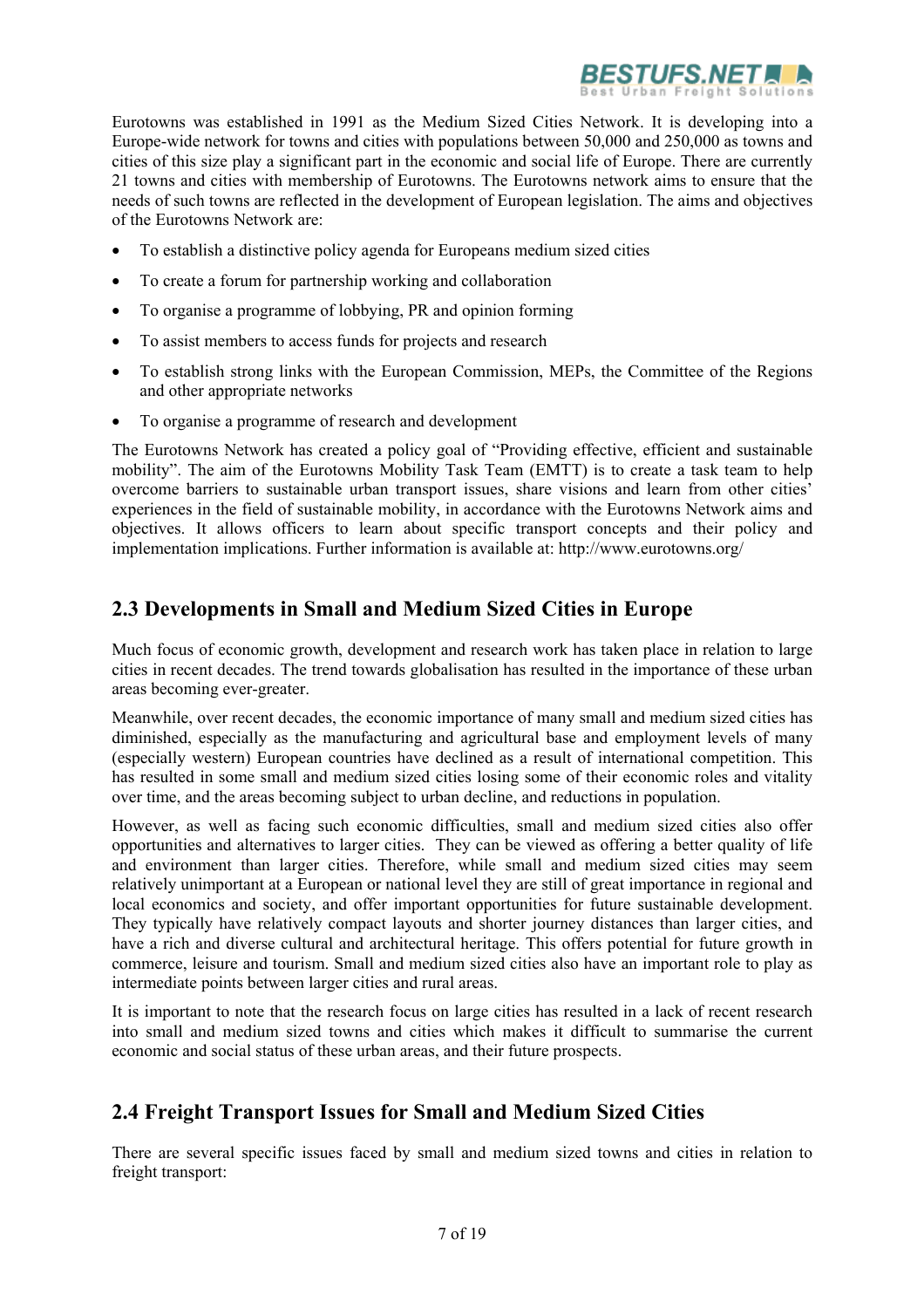

- Typically little freight transport research and policy consideration has taken place in small and medium sized cities in the past.
- In most cases, little or no resource is available in small and medium sized cities for freight specific actions. This often means that there is no contact point within these authorities for logistics operators and other stakeholders.
- There is often relatively little co-operation between small/medium cities, and between such cities and the larger regional or national institutions concerning freight transport. Also, there is typically little awareness of freight issues in small/medium towns and cities.
- These urban areas are still receiving less research and policy consideration than larger cities.
- Scoping and prioritisation of freight transport issues has not taken place in many small and medium sized cities.
- Relatively few logistics operators are usually based in small and medium sized cities (despite the fact that they carry out collection and delivery work there).
- There is usually relatively little logistics infrastructure in small and medium sized cities in terms of distribution centres, rail freight terminals, ports and airports.
- Many of the freight transport and logistics problems in small and medium sized cities are likely to be similar to those in larger cities (it is just the scale and severity of the problem that may differ) – this provides opportunities for the transfer of ideas and solutions from large cities to smaller ones.
- Traffic problems are often not as severe in small and medium sized cities as in large cities. However traffic problems do seem to be worsening over time.
- Some small cities may have only one or a small number of main roads. This can result in high traffic levels and congestion on these roads. This can make the incorporation of the loading and unloading needs of freight transport on these roads difficult.
- In small and medium sized cities there is usually limited space for on-street parking and loading. ESP type solutions could be considered to help co-ordinate and improve the efficiency of loading and unloading activities.

# **2.5 Conclusions**

- There is a need for similarity between the policy measures implemented in different small and medium sized cities to prevent the proliferation of different regulations and requirements in various cities. This would be very difficult for operators to meet and would be likely to result in a reduction in freight transport operational performance and efficiency. This can be overcome by dialogue and joint working between policy makers from different towns and cities.
- Bypasses have been used to overcome problems associated with through traffic (including freight) in small and medium sized towns and cities. Nevertheless, a considerable number of towns and cities still do not have such bypasses, which tend to be expensive schemes.
- Some logistics difficulties in large cities can be addressed through the provision or improvement of logistics infrastructure such as distribution centres, consolidation centres, rail freight terminals, ports and airports. Such logistics infrastructure solutions require a given level of freight throughput in order to justify the investment required. It is unlikely if such infrastructure-led solutions will generally be relevant in small and medium sized cities. However such infrastructure approaches may be relevant if such logistics infrastructure already exists and is important in terms of freight flows in the urban area.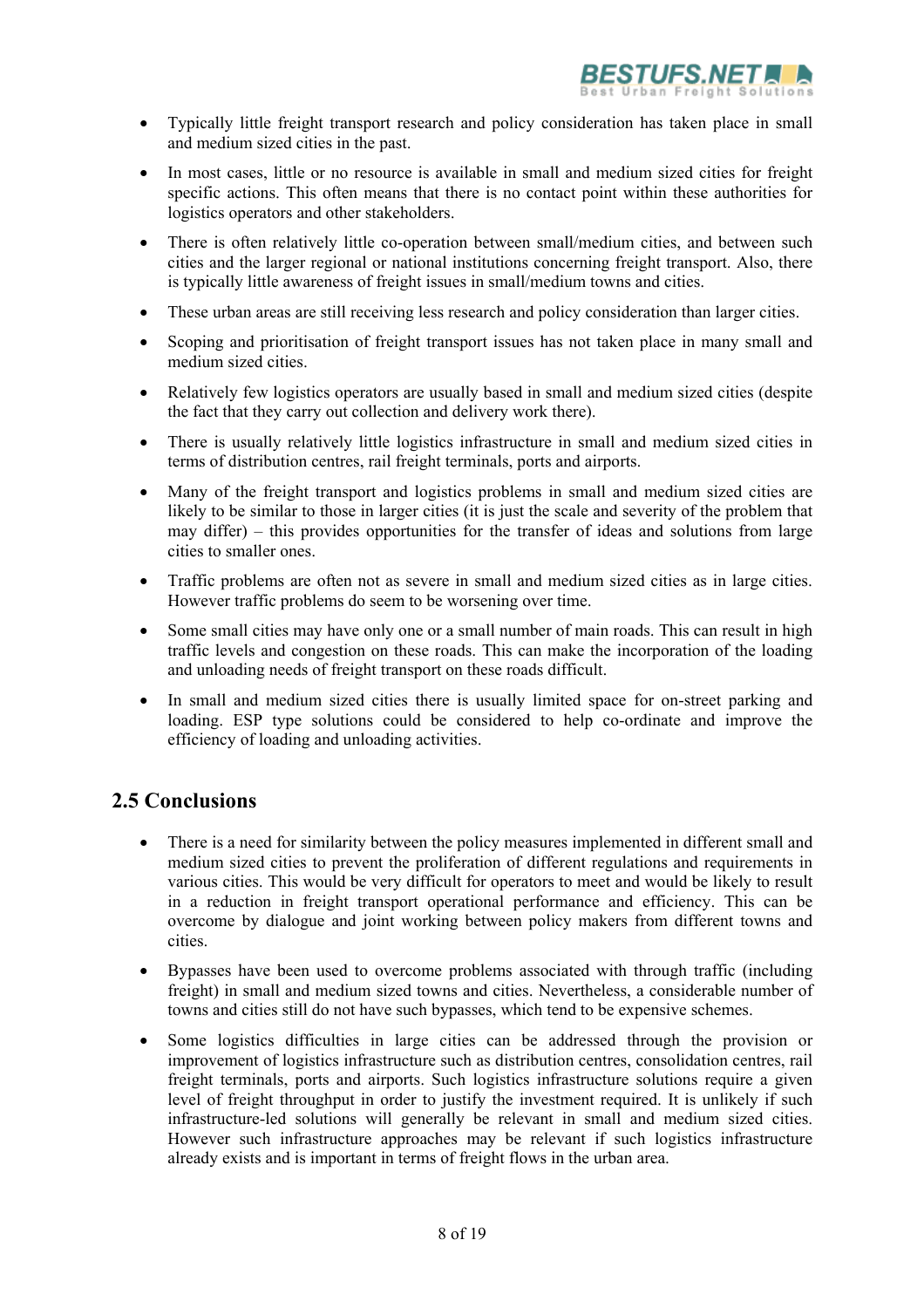

- A specific topic that planners in small and medium sized cities need to consider is the allocation of road space to different road users. Traditionally the needs of goods vehicles have not been considered in a detailed manner in terms of both moving vehicles and loading and unloading arrangements. This consideration should take account of how the road space is best allocated at different times of day.
- Consideration should be given to the need for appropriate advisory and in some cases compulsory routes for vehicles (and the associated signage) to ensure that transit traffic (both passenger and freight) does not travel through small towns and cities if these locations are already congested.
- Delivery maps and roads signs can be helpful in showing drivers how best to access different locations in towns and cities. This approach has been used by several small and medium sized cities in the UK in recent years. Such maps and signs are easier to produce for small and medium sized cities than for large cities due to the total geographical area involved.
- The fact that few logistics operators are usually based in small and medium sized cities can make it difficult for policy makers to identify the relevant operators to engage in dialogue about freight transport issues. However, the smaller number of companies involved in urban freight in small and medium sized cities can provide better opportunities to form meaningful partnerships than in larger cities with so many companies.

## **2.6 Recommendations**

- Both small and medium cities and the freight transport problems related with them have received very little research attention in recent decades. BESTUFS recommends that further research is carried out into the following issues related to small and medium sized cities:
	- Developing a better understanding of what is meant by small and medium sized cities in European countries, and determining whether freight transport problems and potential solutions differs in kind and size compared to bigger cities. At present, it is assumed that the structure and size of the city, the transport system and the regulations for freight transport have a bigger influence than the size itself.
	- Investigation of freight issues and problems in small and medium sized cities to determine whether these issues are different to those faced in larger cities, or if the problems are broadly similar but differ in terms of magnitude and importance,
	- Comparison of the nature and scale of freight transport problems in different small and medium sized cities
	- Compilation of case studies of freight transport solutions implemented in different small and medium sized cities.
- BESTUFS recommends that policy makers in small and medium sized cities need to place freight transport considerations higher in their agenda. This will require that urban freight is given more priority and publicity. This also includes the integration of freight issues in the transport planning tasks of the responsible authorities in these small/medium urban areas. These responsible authorities should also have the necessary know how and experience to deal with urban freight topics.
- There is a need for policy makers to incorporate freight transport planning more fully into urban planning considerations alongside passenger transport planning in small and medium sized cities. This has been a weakness in many large cities as well, but some larger cities are making progress. BESTUFS recommends that there should be greater scope for small and medium sized cities to learn from the changes and developments taking places with respect to freight transport planning in larger cities.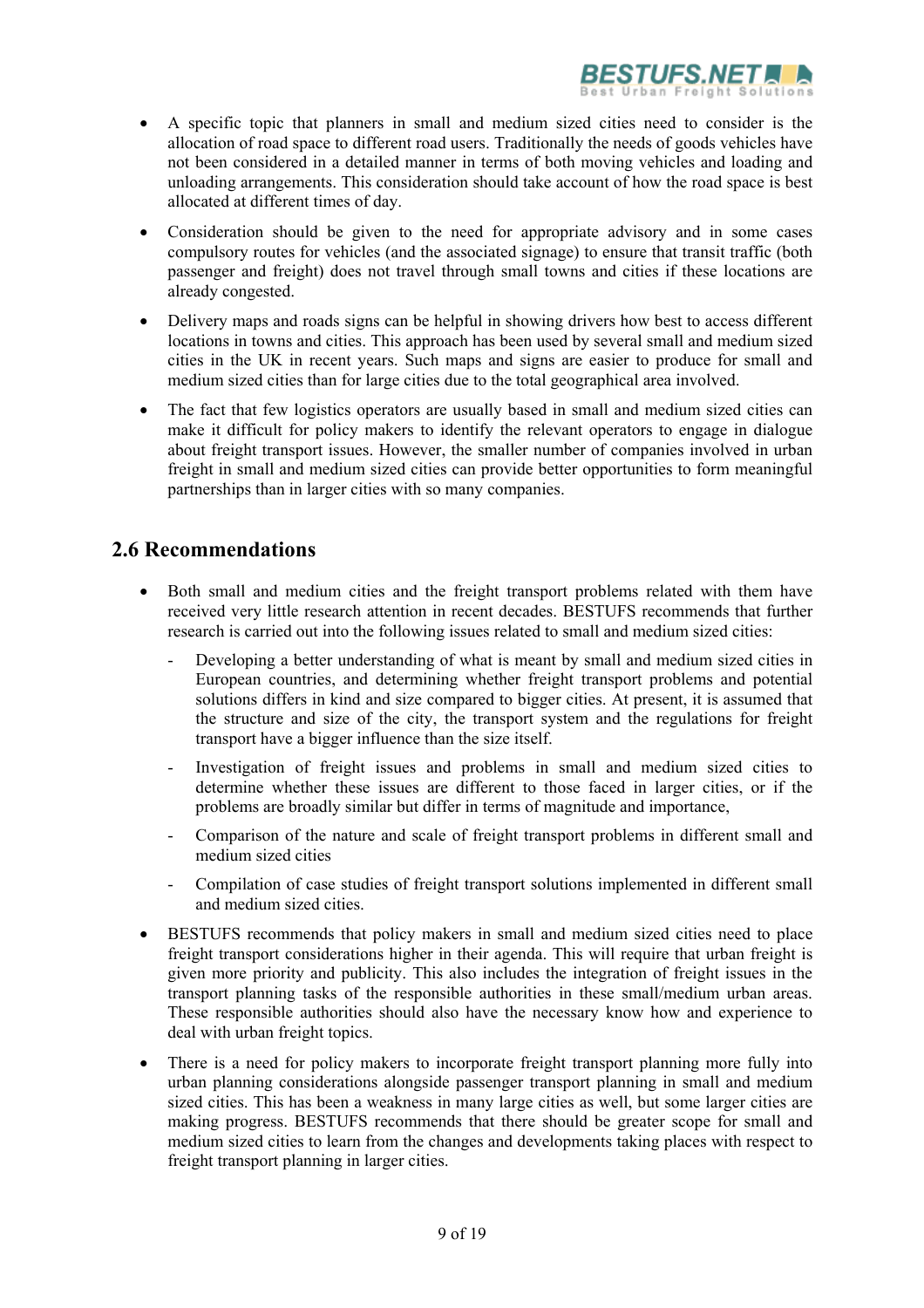

- As resources tend to be particularly limited in small and medium sized cities, BESTUFS recommends that co-operation among such cities and with larger cities should be fostered in order to develop common strategies for dealing with similar problems and issues.
- Given the likely similarity of many freight transport issues and problems in small/medium cities and larger cities, BESTUFS recommends that policy makers in small/medium sized cities should consider most of the issues addressed by policy makers in large cities. The most important of these are described below.
- BESTUFS recommends that policy makers in small and medium sized cities should review existing vehicle access and loading regulations in their cities to determine their suitability to current situations.
- In addition, these policy makers in small and medium sized cities should review existing the on-street provision for loading and unloading in their cities to determine its adequacy. They should consider making changes where necessary.
- BESTUFS recommends that clear and accurate road signs should be used by urban authorities in small and medium sized cities to help explain vehicle routing and regulations to goods vehicle drivers.
- Advisory or statutory lorry routes should be considered by policy makers to prevent goods vehicle drivers using unsuitable or sensitive routes in small and medium sized cities.
- BESTUFS recommends that policy makers in small and medium sized cities should provide information to freight transport companies and drivers through the use of maps, local information boards, and traffic and roadwork information.
- BESTUFS recommends that policy makers in small and medium sized cities should seek to establish good working relationships with companies involved in freight transport and logistics in their areas. In the UK policy makers from all sizes of urban area are encouraged by national government to set up such partnerships, which are called "Freight Quality Partnerships" (FQPs). To limit and share the workload, a group of small and medium sized towns and cities in the same geographical region could work together to develop such a FQP with the private sector and other interest groups.
- FOPs are a means for urban authorities, businesses, freight operators, environmental groups, the local community and other interested stakeholders to work together to address specific freight transport problems. FQPs provide a forum to achieve best practices in environmentally sensitive, economic, safe and efficient freight transport, and allow partners to exchange information, experiences and initiate projects. The table shows the suggested action points for setting up an FQP in the UK.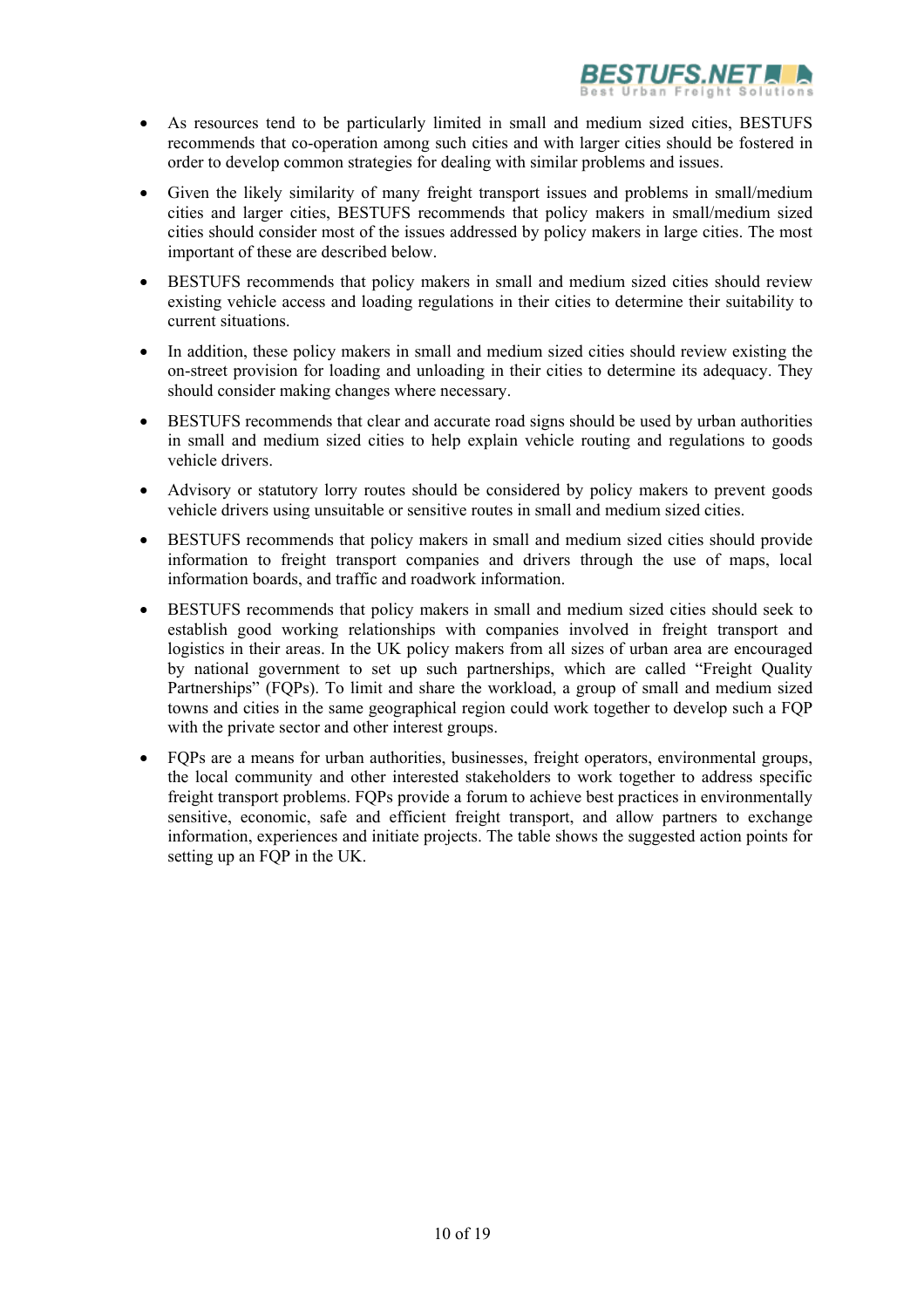

### **Action points for urban planners before setting up a Freight Quality Partnership (FQP)**

- Through consultation, develop a distribution strategy.
- Consider how an FQP could help you deliver your distribution strategy.
- Promote the benefits of the FOP internally to secure the necessary commitment and
- externally to attract partners.

### **Action points in setting up an FQP**

- 1. Set initial objectives that are specific, measurable, achievable, realistic and timed
- 2. Appoint a Freight Champion who will take responsibly for the FQP within the Authority.
- 3. Identify and recruit partners that help achieve your objectives.
- 4. Establish the FQP's management structure including a chair and secretariat.
- 5. Decide when, where and how often you should meet.
- 6. Identify funding sources and seek the necessary endorsement.
- 7. Try to pre-empt potential problems.

### **Action Points in Developing an FQP Plan**

- 1. Identify problems and collect the necessary information to clarify their precise nature.
- 2. Assess the various solutions and reach consensus on what should be done.
- 3. Draw up a timed action plan for delivering the solutions, identifying who is responsible for each task by when.

### **Action Points for Maintaining Momentum in an FQP**

- 1. Consider how you can maintain interest and keep the momentum going.
- 2. Use publicity to promote the Partnership and its activities.
- 3. Constantly monitor progress of the process, outputs and outcomes.

Source: Department for Transport, UK, 2003.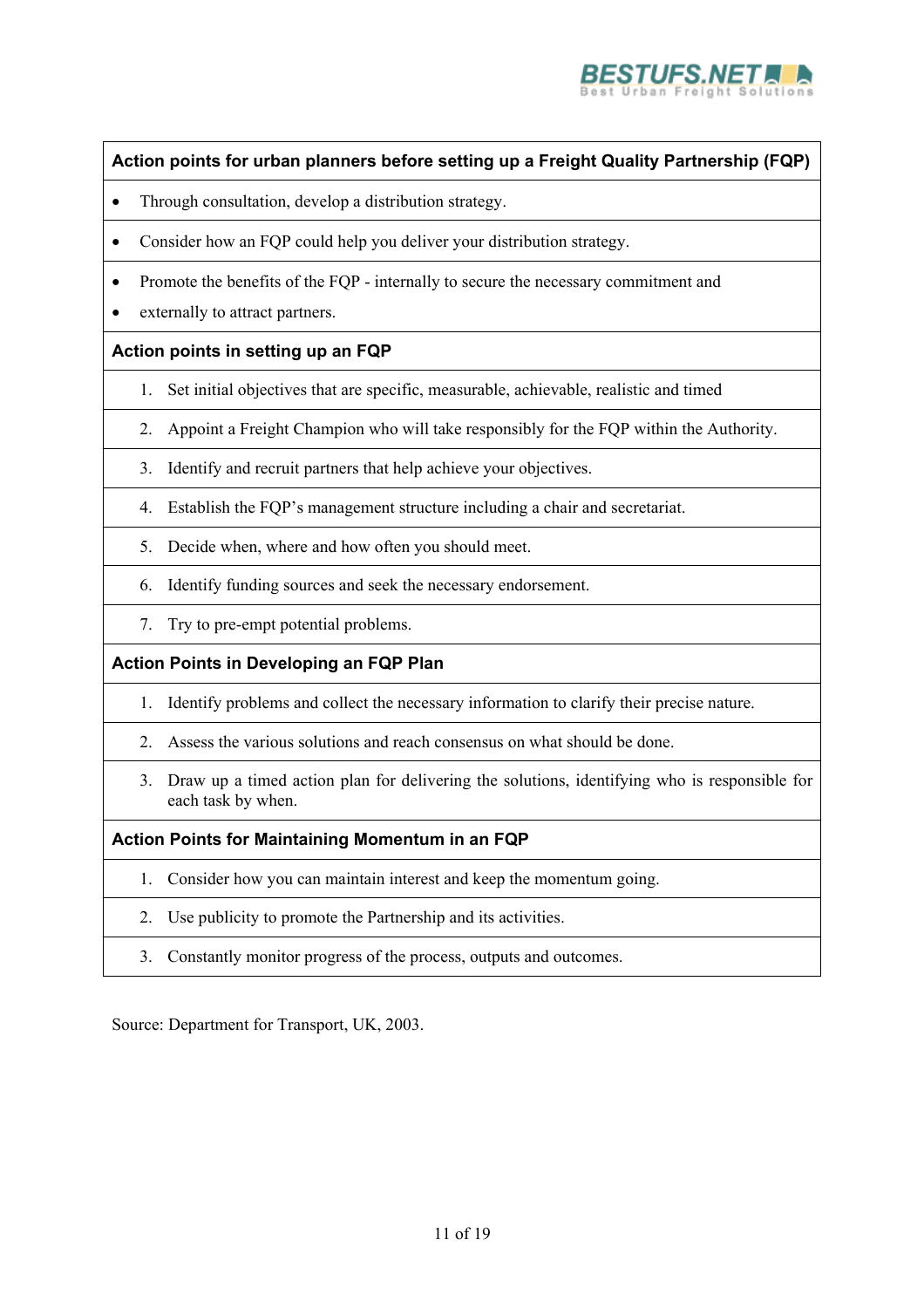

# **3. Urban waste logistics**

# **3.1 Introduction**

A workshop entitled "Urban waste logistics" took place in Zurich on 9/10 March 2006. The subject of waste logistics had already been addressed in a previous BESTUFS best practice material collection documented in the first BESTUFS II Best Practice Handbook providing the following conclusions:

- EU directives on waste management are core of national and regional waste management activities
- There are large differences in the approaches of waste management and logistics in the EU member states due to different interpretations of EU directives
- There is a tendency to privatize waste collection processes for municipal waste, with partly (negative) impacts on the urban transport situation.
- Various demonstration projects on technical and operational innovations in waste logistics have taken place focusing mainly on efficiency and sustainability issues in the waste transport chain.

The theme "Urban Waste Logistics" was taken up again at the Zurich workshop in order to discuss:

- Technical Innovations in urban waste logistics
- Approaches to improve efficiency and sustainability of urban waste logistics
- Recent trends in urban waste strategies and developments

Overall 9 presentations were given by speakers from different countries. The workshop was attended by 40 participants from across Europe.

## **3.2 EU waste management policy**

On EU level DG Environment developed a strategy on waste policy among others with focus on:

- Avoiding waste production
- Reducing the environmental impact from waste transport and
- Exchanging best practice on avoidance measures

Within this strategy however, no particular consideration is given to logistics and transport issues. This is critical to assess as the impact of waste transport, especially in the urban area, is important for the entire transport system as well as for the environment:

- Estimations suggest that about 3000 million tons (including construction waste) are generated in Europe.
- Municipal waste is estimated with 306 million tons per year
- Industrial waste sums up to 740 million tons per year

The movement of these volumes is taking place mostly in city areas and creates one of the largest commodity groups in urban freight transport.

## **3.3 Definition of waste logistics**

Waste Logistics is a broad term referring to the logistics management and disposal of hazardous or non-hazardous waste from packaging and products. It includes reverse distribution which causes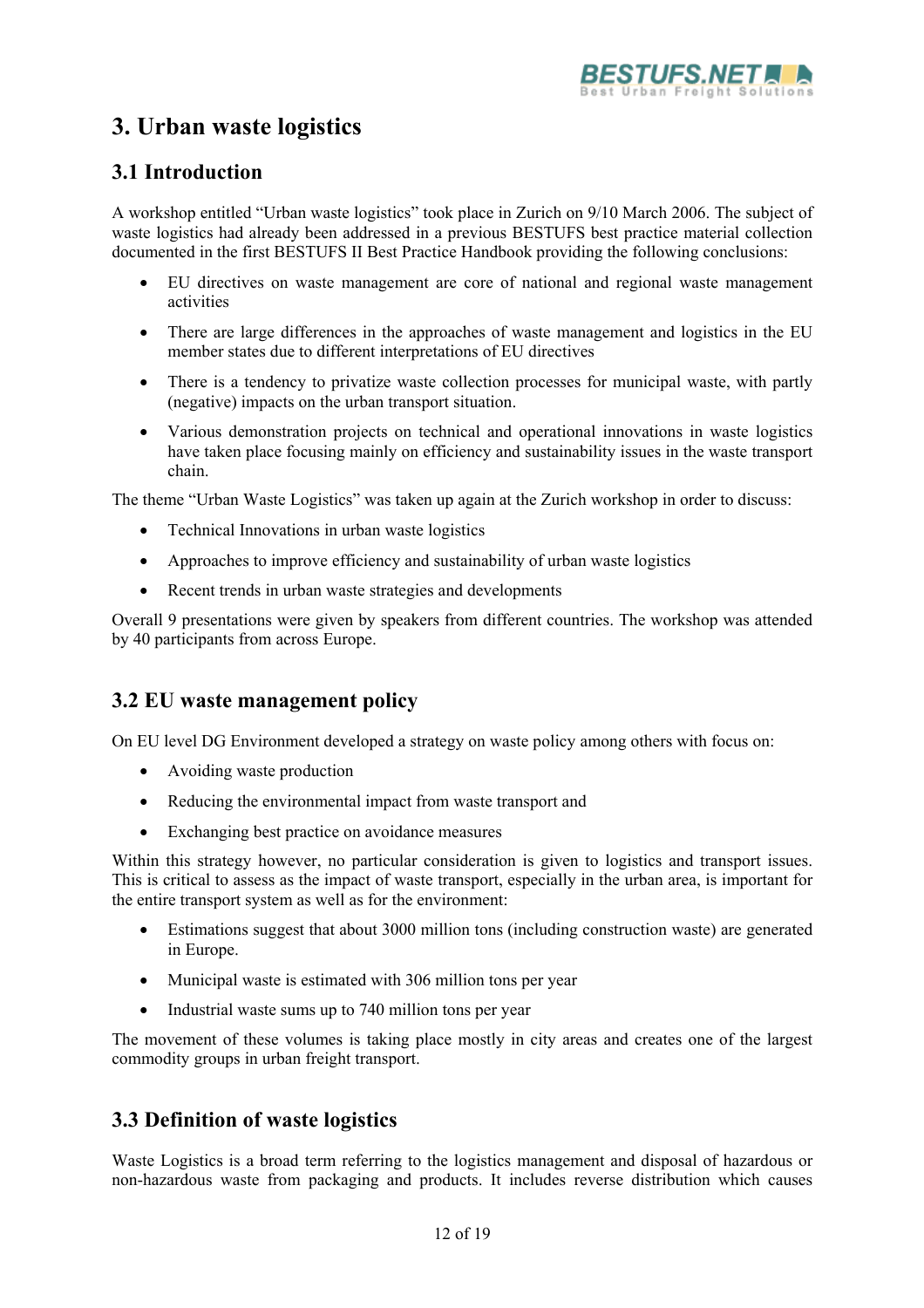

goods and information to flow in the opposite direction of normal logistics activities. The following processes are part of the waste disposal logistics:

- Collection
- Transportation
- Transhipment
- Storage

While traditional logistics seeks to organize forward distribution, that is the transport, warehousing, packaging and inventory management from the producer to the consumer, environmental considerations opened up markets for recycling and disposal, and led to an entire new sub-sector – Reverse Logistics. Reverse Logistics is different from Waste Logistics as the latter mainly refers to collecting and processing waste efficiently and effectively. Reverse Logistics concentrates on those streams where there is some value to be recovered and the outcomes enter a (new) supply chain. Reverse Logistics starts with products going back in the supply chain or calling for recovery or value reclaim. In principle there is a returning party, who had the product, and a receiving party, who is trying to resell, redistribute or recover value from the product.

Focus of the BESTUFS Best Practice material collection has been on urban freight related logistics approaches, namely on:

- Municipal waste logistics
- Industrial waste logistics
- Special waste logistics

An overview on the relevant thematic fields defining urban waste logistics is given in the picture below:



Figure 1: Theme of this material collection

Not of main focus in the material collection was reverse logistics and waste logistics for sludge, atomic waste, inherited waste and waste from electricity production.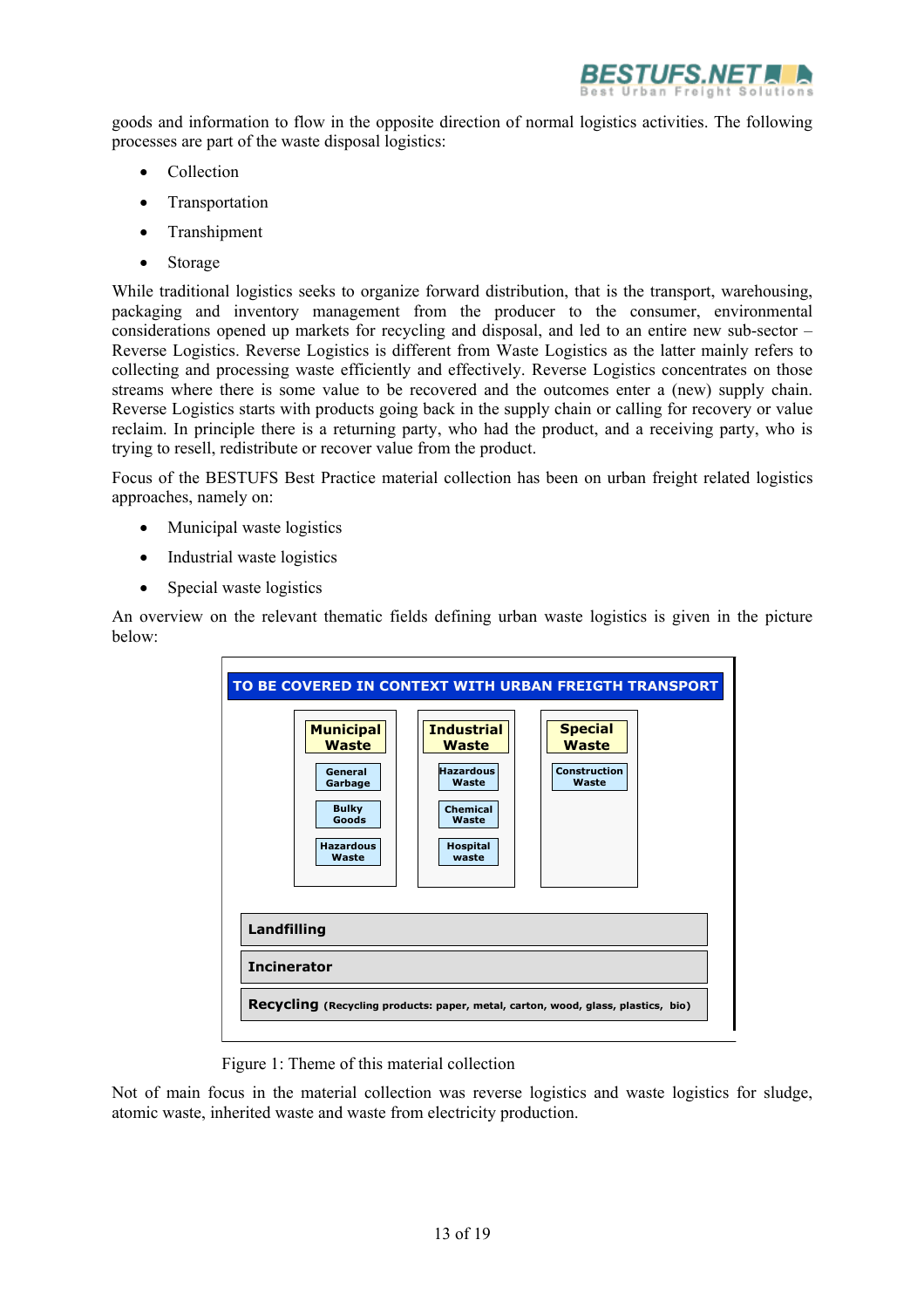

# **3.4 Need for action and approaches to urban waste logistics**

The main challenges in urban waste logistics can be summarized as follows:

- Adapting to new waste management strategies (e.g. separate collection, recycling)
- Adapting to new legal framework conditions (e. g. prohibition of landfill)
- Site planning for new incineration plants or landfill sites
- Reduction of negative impacts of urban waste logistics
- Improving efficiency of urban waste logistics (reducing costs, also because of financial burden of municipalities)
- Reducing littering and unlawful disposal.

The present situation is characterised by approaches to improve the efficiency and sustainability of waste transport. Within the following approaches to waste logistics will be discussed addressing:

- Technical innovations to improve the efficiency and reduce environmental burdens
- Efficiency of processes and improvement of the organisation and
- Institutional issues

### **Technical innovations**

Technical innovations mainly address the following aspects:

- Noise of the waste collection vehicles, lifting devices and compactors
- Exhaust emissions of the vehicles
- Optimising waste transport chains using intermodal transport modes
- Identification technology for waste containers and bins

### *Noise and emission of waste collection vehicles*

Currently, different cities are testing alternative waste collection vehicles. Madrid recently implemented a waste collection fleet of CNG propelled vehicles. In Gothenburg a fleet with hybrid propelled vehicles (electric and gas engine) is being tested.

In the CIVITAS city Gothenburg a new vehicle concept for waste collection was tested. The vehicles combined alternative propulsion with a silent and clean waste filling process. The vehicles are hybrid (gas and electric engine). The filling process replaces hydraulic lifting and compacting by electrical propelled processes. Due to this, significant reductions in noise as well as in the emission exhaust could be achieved. A problem is the investment costs, which are about 20% higher – including the compactor than conventional technologies. However, surveys carried out showed that customers would be willing to pay more if the service would be cleaner with less noise.

A more practical and immediately available solution seems to be CNG propelled vehicles. This technology is presently available and an procurement of adapted fleets is possible in the short term. In Spain CNG waste fleets are also used during night due to the lower noise emissions.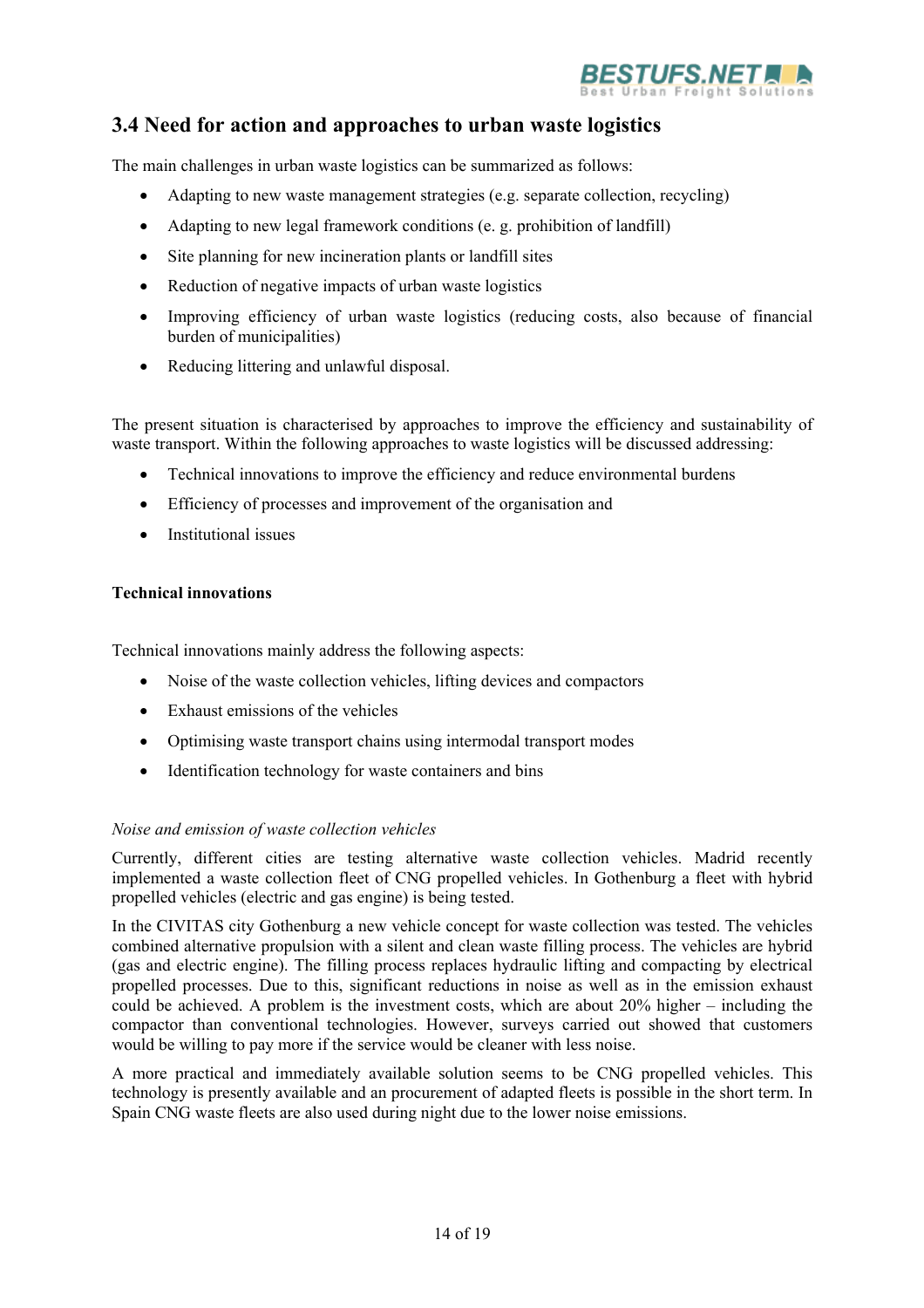

#### *Optimisation of transport chains using intermodal transport modes*

The BESTUFS Best Practice handbook stated clearly that approaches using intermodal transport modes can be very successful. Examples from the Netherlands, Belgium, Switzerland, as well as from Germany, suggest that transport of waste by inland shipping can be economically viable even at short distances (25km). A comparable project is given from the London canal which proved that inland barges can be very cost effective compared to road at a distance of 10-12 km. Cost calculations have shown that savings of up to 20% can be achieved compared to the traditional waste transport system. Cost figures depend highly on the congestion situation in an area. This field is so far researched only poorly.

The example of Cargo Tram Zurich from Switzerland shows that tramways could also be used for the collection of specific waste. This solution can reduce vehicle kilometres and improves the quality of life in urban areas.

#### *Intelligent waste container*

Presently most collection processes of waste containers are carried out by means of a "milk run" process – a regular scheduled collection tour not considering the filled capacity. Approaches to optimise the collection process only when the container is full have been tested, however are not common practice yet. A main barrier was so far the high requirements on location and communication technology that used to be expensive. However, the potentials in reducing transport km is high. Future technology developments, e.g. RFID or intelligent collection systems for housings could further foster the implementation of intelligent collection systems. Initial examples of RFID equipped containers with an underlying GPS-based positioning and weighing have indicated the benefits of such systems.

#### **Process efficiency and improvement of organisation**

Experiences of optimising waste collection processes show that, due to the introduction of new processes or simple measures, significant cost savings of up to 30% can be achieved. Such measures include:

- The introduction of new working hour models
- Reducing truck crew by technological innovations
- Changing the collection area and time
- Optimising trip planning

Main variables to introduce new working models are:

- Operation in a one shift model versus more shifts
- pick up system versus pick up on demand system
- Larger crew versus additional technical on-board devices
- Extending the collection intervals

Recent developments in vehicle technology allow for a more efficient employment of labour forces to carry out the waste collection. Therewith, the collection area is of high relevance:

- In areas with low traffic density and disturbances (e.g. due to vehicle parking) waste collection can be carried out in a pick-up system without employing additional loading personnel. Loading takes place by side or front loaders that are steered by a joystick (e.g. by the driver or co-pilot)
- In inner city areas with a high traffic density, productivity gain can be achieved when shifting the processes out of the traffic peak hours or consolidating waste at particular collection points. This increases the number of disposal services and limits the threat of congestions, e.g.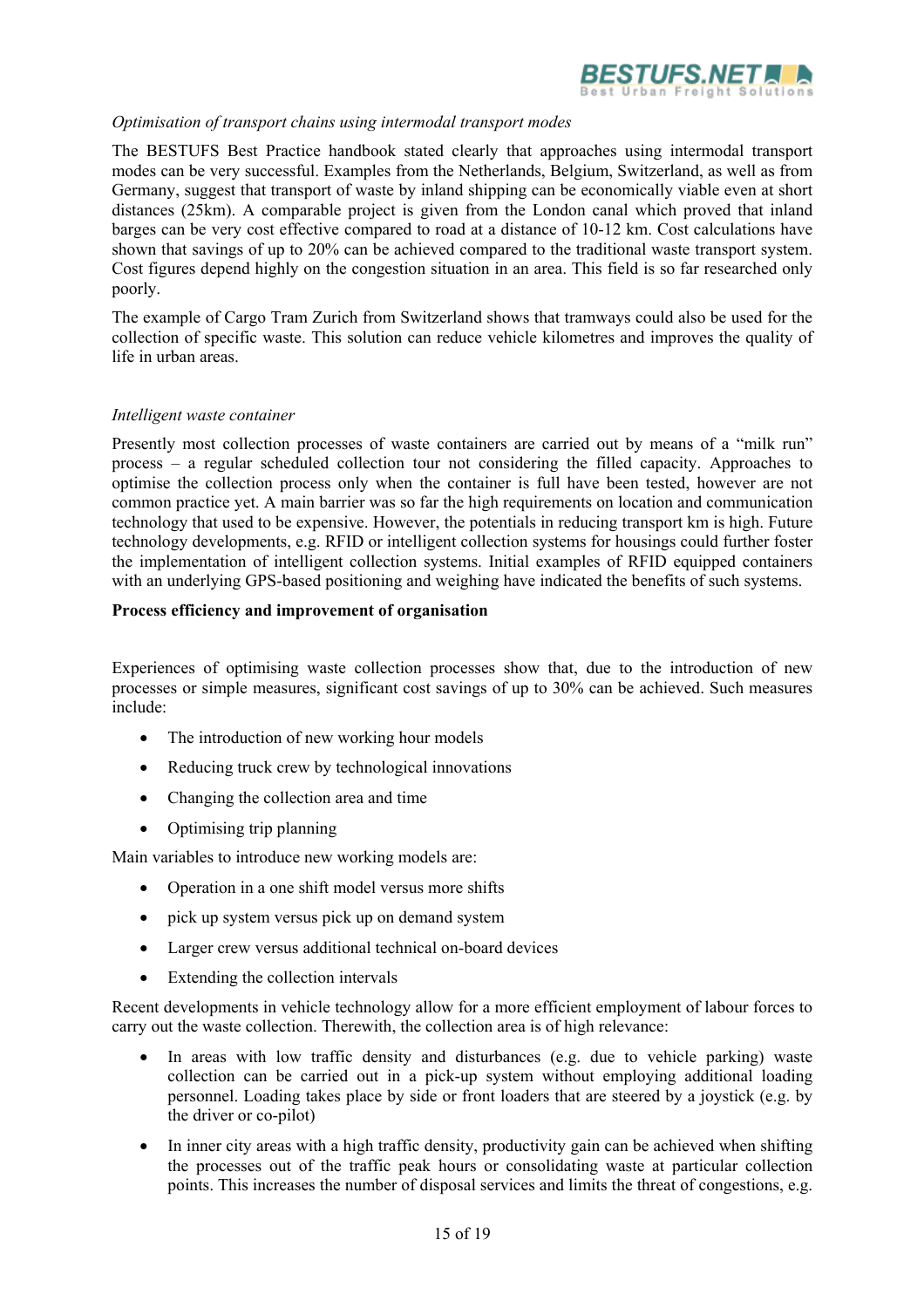

for emptying the waste container. Concealed containers, as e.g. in Zurich are a possibility to increase efficiency of the collection process. The disposal and collection takes place centrally that saves operation costs as well relieves the inner city area from a time consuming doorstep collection.

- Cost reductions can also be achieved by extending collection intervals. For example in Germany a collection interval of 2 weeks is common practice (also due to the separation of waste) while in Southern European cities (e.g. Barcelona) a collection takes place each day.
- Further variables to influence the efficiency of waste collection processes are to optimize the collection by using trip planning software. Result of such an optimization might be that:
	- o Areas and collection intervals can be changed
	- o A combined collection of different waste collections can take place
	- o Reduction of transport distances (tour consolidation)
	- o Increasing the use of capacity by employing the right vehicle in the right area.
- In addition to the traditional collection systems, collection on demand might be an option to increase efficiency and sustainability. An example of this is containers equipped with filling level sensors or weighs. (e.g. for glass containers or clothes a collection takes place when the container is full). By recording the weight and fill rate of containers with an on-board device, the position and number of containers and the collection intervals can be optimised.

### **Institutional conditions**

### *Waste logistics organized by public and regional entities*

Waste logistics is to a large extent determined by institutional regulation. In municipal waste collection processes, both public and private operators exist in the market. However, the tendency for privatization is clearly shown. In Germany the share of municipal operators is at about 37%, while in other countries this share is higher.

In the London area for example waste collection is mainly organised locally by the boroughs. This causes on one side a lot of competition, and on the other side there are uncoordinated actions. The Mayor's Office is currently looking into overall strategic options on waste transport with the following key points:

- To develop proximity principle strategies
- Proposal to develop single waste authority
- To manage 85% of wastes arising within the capital by 2020
- Recycling and biodegradable waste diversion targets
- To make greater use of alternative modes of transport water and rail

Obviously, the strategies for urban waste management are different in European cities and member states. However, the liberalization of the waste market suggest for a centralized planning of the landfills and incineration plants. Given this strategic structure waste logistics should be adapted optimally, in terms of cost efficiency and sustainability. This includes the employment of intermodal transport modes as well as interregional planning. Given that interregional transport flows will become common practice in the future, municipalities have the option either to co-operate with private operators or to completely privatize the urban waste collection.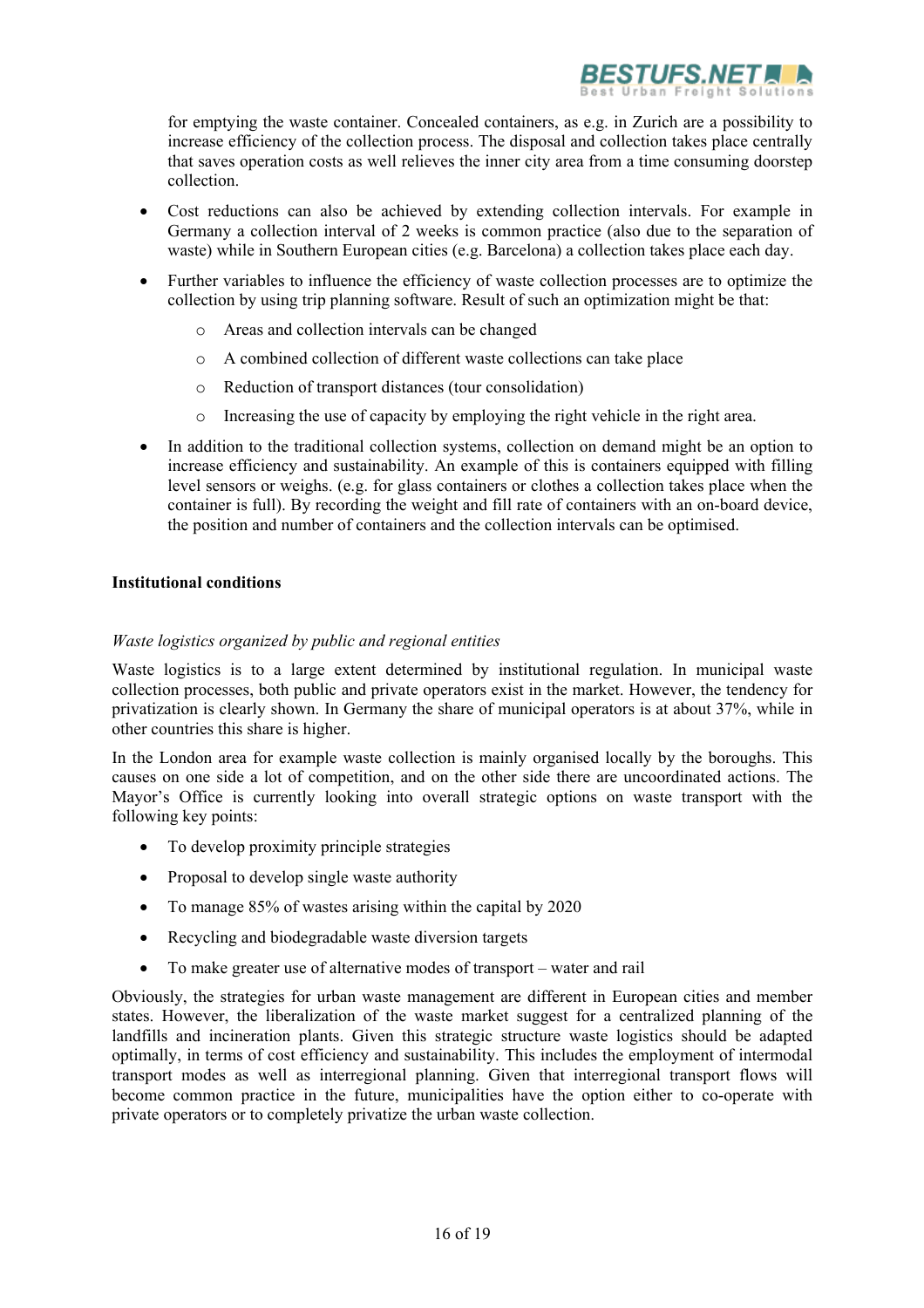

### *Urban waste transport data and off-peak waste collection*

Information and Data are not readily available on a national or European level. An impact assessment, e.g. on the contribution to urban congestion is presently not possible. Obviously, it is to be expected that waste collections carried out during peak hours delays the transport flows, reduces waste collection efficiency and can contribute to a worsening of the overall traffic situation in peak hours. Still in some major cities, e.g. like Paris waste transport is carried out also during peak hours. While other cities, like Barcelona or Madrid shifted the collection to night times and off peak hours. A shift into off peak hours suggests benefits in terms of more productive transport processes (more disposal services and larger operation radius) as well as for the overall transport processes. On the other side shifting collection into off-peak hours also implies higher personnel costs and needs adapted working plans, e.g. with the landfill station or incineration plant. Recommendations on the "optimal" policy are difficult to develop due to a lack of data as well as due to a lack of transparency of political and geographical specifics.

## **3.5 Recommendations**

Developments and experiences show that more integrated waste logistics approaches from the point of collection through to the disposal process are needed. Such concepts are based on:

- An optimisation of catchment and collections areas
- Consolidation (with division of collection and transport and / or intermediate depots)
- Night collection or specific time window collection.

Cities should increasingly develop medium and long-term strategies and concepts and evaluate their effects on the economy, society and environment. Such strategies should takes into account infrastructural measures (location of plants, transhipment points, local collection points etc.), operational/organisational measures (tour planning, definition of collection areas, etc.), technical measures (vehicle technology, collection equipment, telematics applications etc.), and also legal measures (night collection, emission levels of vehicles, etc.). In developing such strategies consideration should also be given to the use of other modes (inland waterway, rail, tramway) – these modes could be an option depending on the waste flows and framework conditions.

When developing an urban waste strategy and/or policy, consideration of the transport and logistics issues would be beneficial. Presently there is a lack of urban freight related data in general and none on the impact of urban waste transport in particular. In this regard, information and data on:

- The impact of waste logistics on urban congestion
- The impact of waste logistics as a cause of noise pollution

are of major interest. BESTUFS recommends to fill this gap by exemplary data collections and analysis for various European cities. A pan-European database would provide comparative data for urban transport plans.

A growing number of cities are also planning to introduce low emission zones. A major consideration should be to include all vehicles, especially the waste collection fleet. Here results from CIVITAS and experiences from other cities such as Madrid should be made available. BESTUFS recommends the development of practical guidelines for city planners to convert municipal waste collection fleets to the objectives and requirements of low emissions zones.